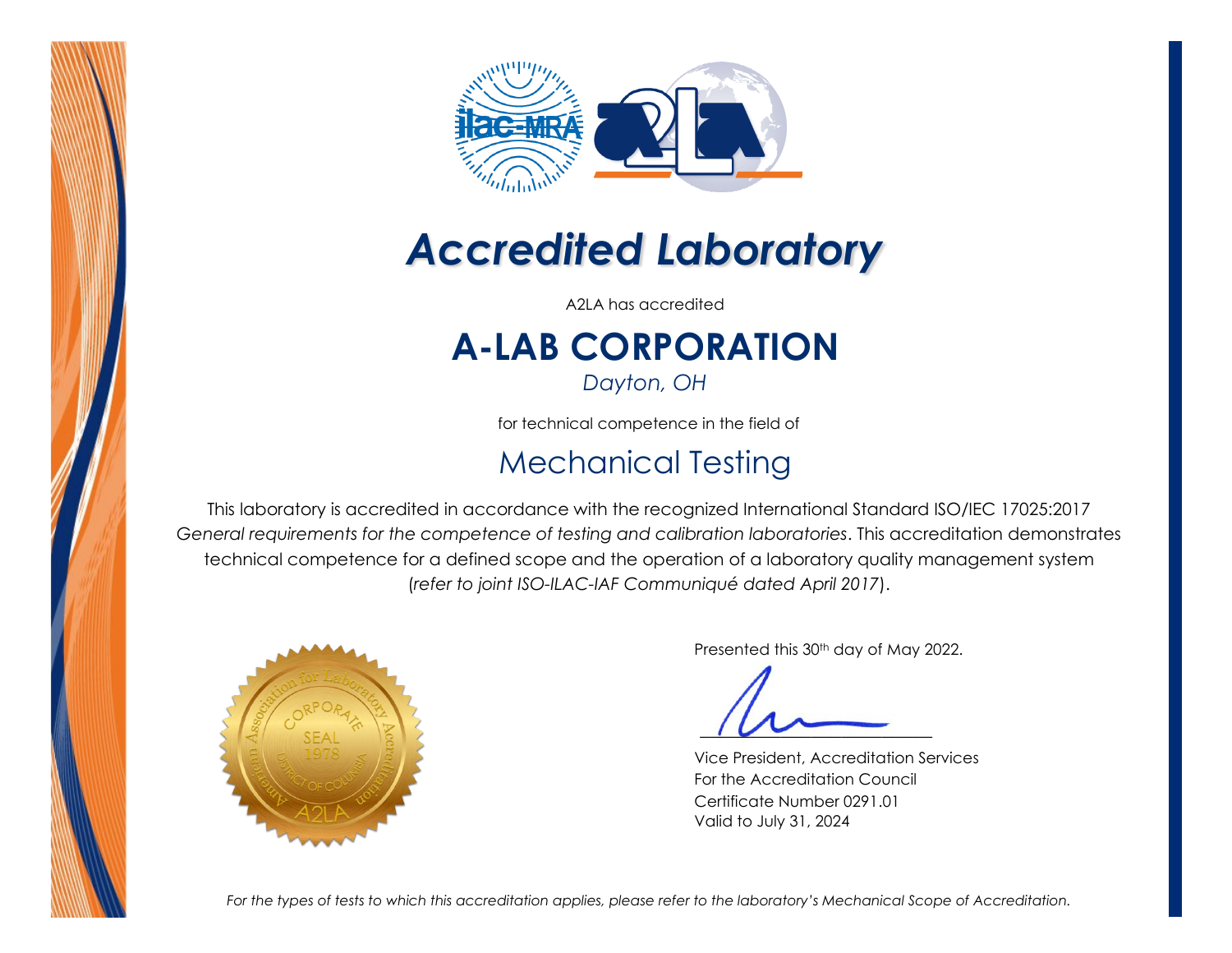

#### SCOPE OF ACCREDITATION TO ISO/IEC 17025:2017

#### A-LAB CORPORATION 3050 Dryden Road Dayton, OH 45439 John E. Williams Phone: 937 293 0333

#### MECHANICAL.

Valid To: July 31, 2024 Certificate Number: 0291.01

In recognition of the successful completion of the A2LA evaluation process, accreditation is granted to this laboratory to perform the following types of tests on metals, alloys and fasteners:

### **Test Test Method(s)** Microhardness - Knoop & Vickers ASTM E384 (100 & 500 HK, 100 & 500 HV) Hardness Rockwell ASTM E18, E140 (A, B, C, 15N, 30N, 45N, 15T, 30T, 45T) Brinell 500, 1500, 3000 Kg ASTM E10 Tensile ASTM A370, B557, E8/E8M (Room Temperature, Up to 200k lbs) Compression ASTM A370 Sect. A 2.5.1.3 Impact (Charpy) ASTM E23  $(-320 \text{ to } 212^{\circ} \text{ F}, \text{Up to } 127 \text{ ft-lbs})$ Salt Spray ASTM B117 Bend ASTM E290 Weld/Welder Qualification Using the methods listed on this scope and scope 0291.03 in accordance with ASME Sec. IX; AMS 1595 (Canceled 2002)<sup>1</sup>; AWS: D1.1/D1.1M, D1.2/D1.2M. D1.5/D1.5M, D17.1/D17.1M Metallographic Evaluation Preparation ASTM E3 Microetch ASTM E407 Macroetch ASTM E340

(A2LA Cert. No. 0291.01) 05/30/2022 Page 1 of 2

5202 Presidents Court, Suite 220 | Frederick, MD 21703-8398 | Phone: 301 644 3248 | Fax: 240 454 9449 | www.A2LA.org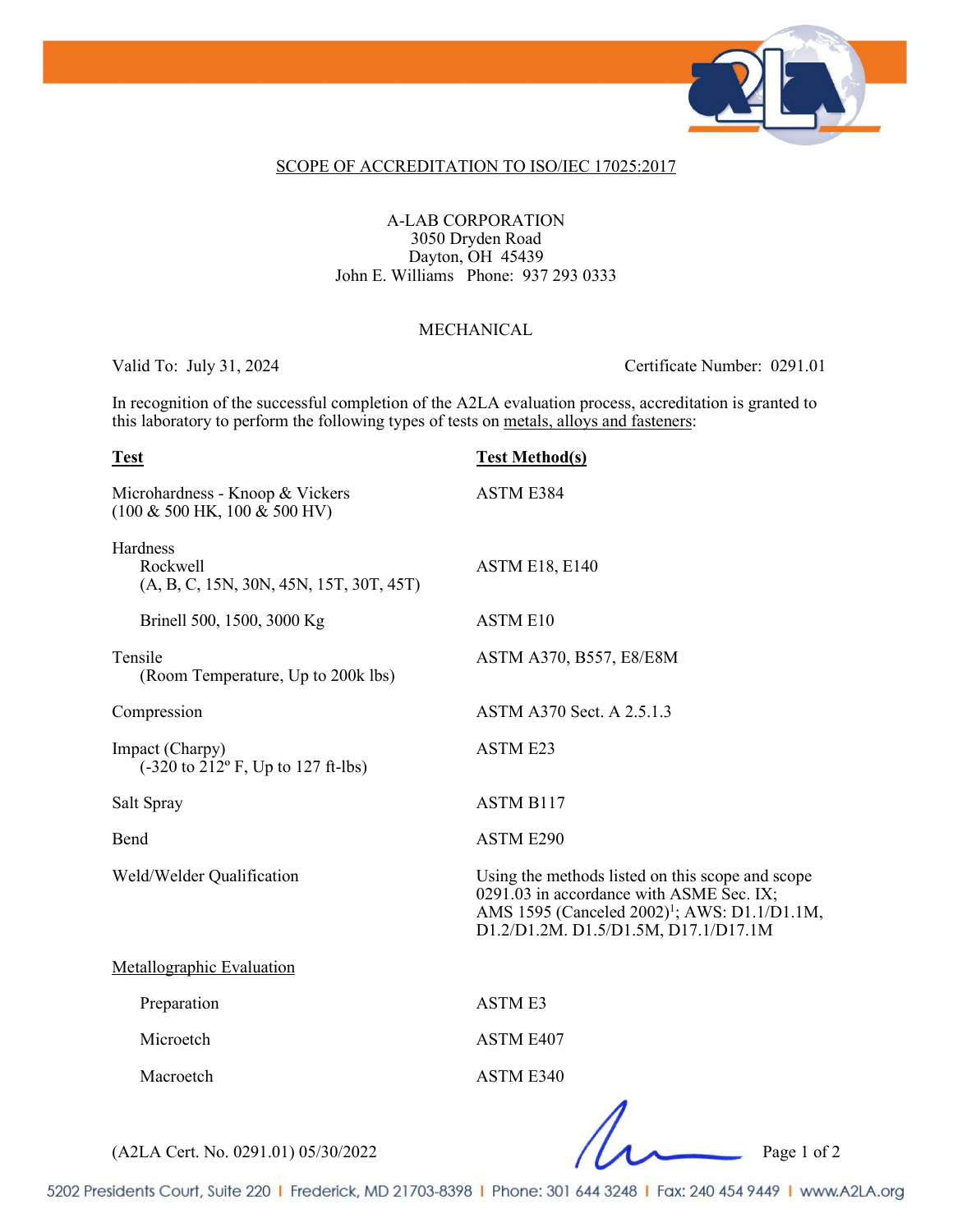| <b>Test</b>                                               | <b>Test Method(s)</b>                                                                                             |
|-----------------------------------------------------------|-------------------------------------------------------------------------------------------------------------------|
| Metallographic Evaluation (cont.)                         |                                                                                                                   |
| Decarburization                                           | ASTM E1077, F2328;<br>SAE J121(Canceled 2013) <sup>1</sup> , J423                                                 |
| Grain Size                                                | ASTM E112 Practice A & D, E930, E1181                                                                             |
| Case Depth                                                | <b>SAE J423</b>                                                                                                   |
| Nodularity                                                | ASTM A247                                                                                                         |
| <b>Inclusion Ratings</b>                                  | ASTM E45 (Methods A, E)                                                                                           |
| <b>Plating Thickness</b>                                  | ASTM B <sub>487</sub>                                                                                             |
| IG Corrosion Susceptibility                               | ASTM A262 (Methods A, E)                                                                                          |
| Macrostructure                                            | <b>ASTM E381</b>                                                                                                  |
| Density/Porosity                                          | ASTM B963                                                                                                         |
| Volume Fraction (Optical Density)                         | ASTM E562                                                                                                         |
| Failure Analysis                                          | Using the methods listed on this scope and on scopes<br>0291.02 and 0291.03 in accordance with ASM<br>Handbook 11 |
| <b>Scanning Electron Microscopy</b>                       |                                                                                                                   |
| <b>SEM/EDS Materials Analysis</b><br>and Characterization | A-Lab QP 2-24, 2-25; ASTM E1508                                                                                   |

<sup>1</sup> NOTE: This laboratory's scope contains withdrawn or superseded methods. As a clarifier, this indicates that the applicable method itself has been withdrawn or is now considered "historical" and not that the laboratory's accreditation for the method has been withdrawn.

 $(A2LA$  Cert. No. 0291.01) 05/30/2022 Page 2 of 2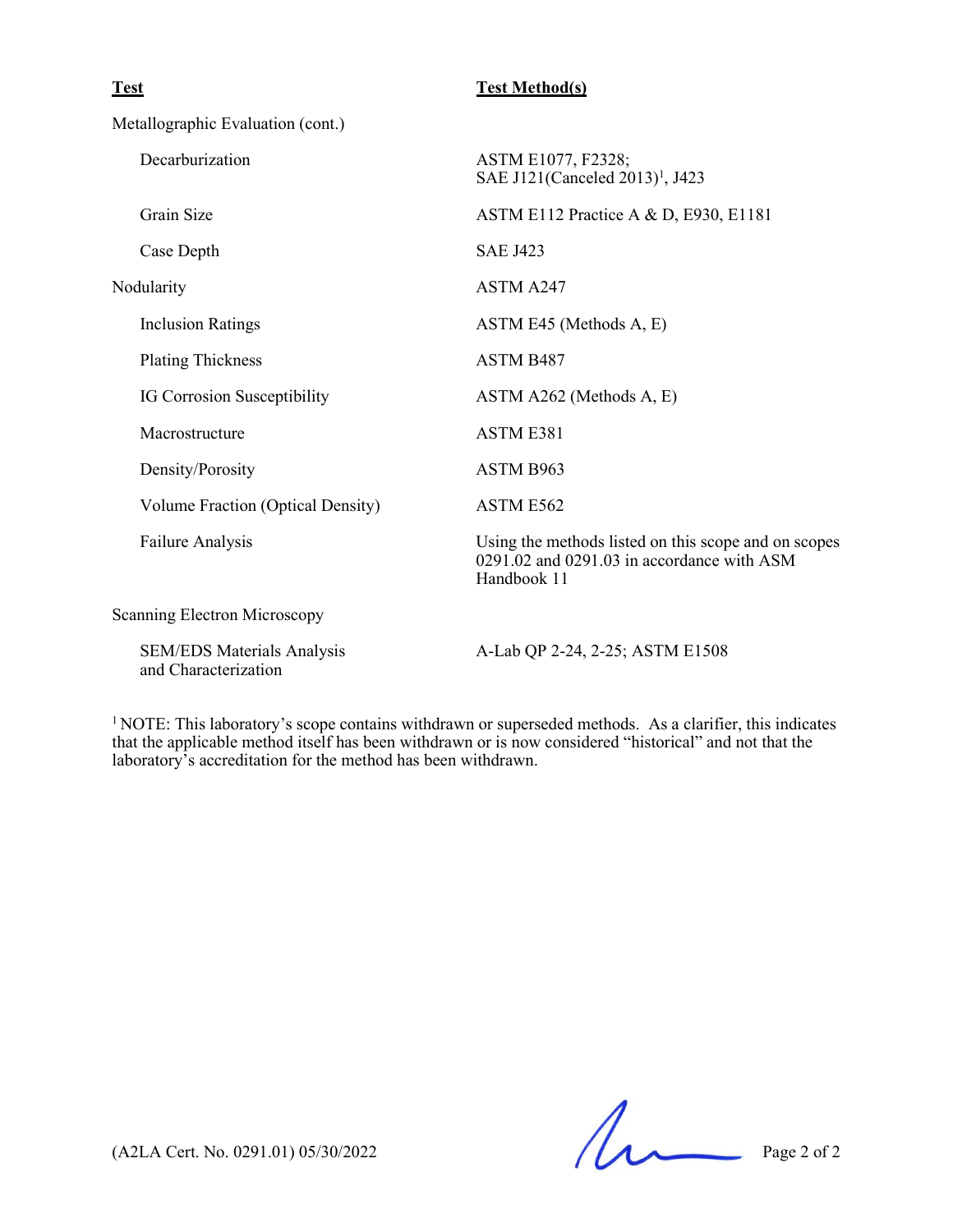



## *Accredited Laboratory*

A2LA has accredited

# **A-LAB CORPORATION**

*Dayton, OH* 

for technical competence in the field of

### Chemical Testing

This laboratory is accredited in accordance with the recognized International Standard ISO/IEC 17025:2017 *General requirements for the competence of testing and calibration laboratories*. This accreditation demonstrates technical competence for a defined scope and the operation of a laboratory quality management system (*refer to joint ISO-ILAC-IAF Communiqué dated April 2017*).



Presented this 30<sup>th</sup> day of May 2022.

Vice President, Accreditation Services For the Accreditation Council Certificate Number 0291.02 Valid to July 31, 2024

*For the tests to which this accreditation applies, please refer to the laboratory's Chemical Scope of Accreditation.*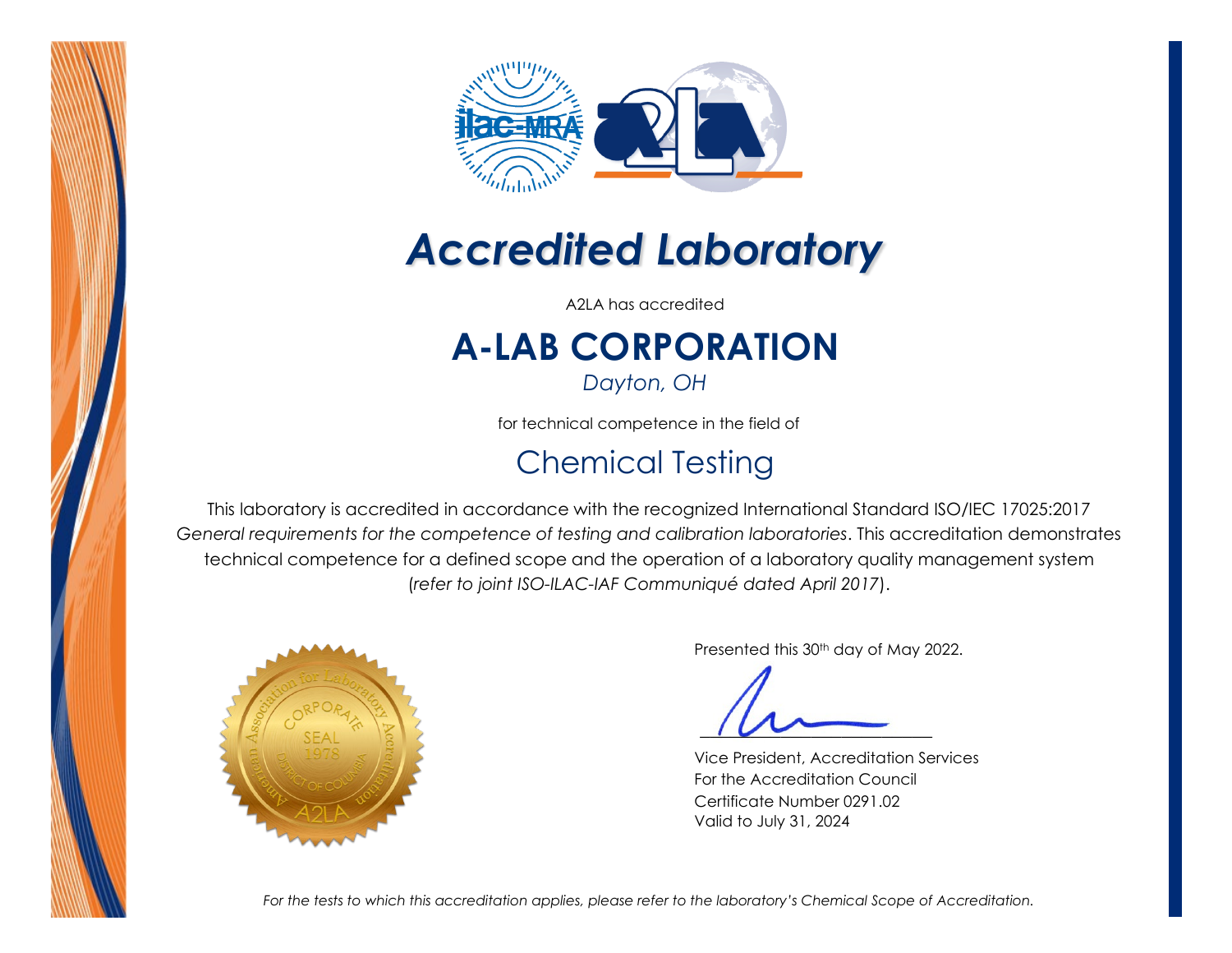

#### SCOPE OF ACCREDITATION TO ISO/IEC 17025:2017

A-LAB CORPORATION 3050 Dryden Road Dayton, OH 45439 John E. Williams Phone: 937 293 0333

#### CHEMICAL

Valid To: July 31, 2024 Certificate Number: 0291.02

In recognition of the successful completion of the A2LA evaluation process, accreditation is granted to this laboratory to perform the following tests on metals, alloys and fasteners:

**Test Test Method(s)**

**Spectroscopy** 

ICP (Ag, Al, As, B, Be, Bi, Ca, Cd, Co, Cr, Cu, Fe, A-Lab Procedure OP 1-9 Mg, Mn, Mo, Nb, Ni, P, Pb, Sb, Se, Si, Sn, Sr, Ta, Te, V, W, Y, Zn)

Wet Chemistry

Cr (Titration) ASTM E353, Sections 2.12 to 2.20

Combustion – Carbon Sulfur ASTM E1019

Galvanized Coating Weight ASTM A90/A90M

On the following materials:

Low and medium alloy steels, stainless steels, aluminum alloys, copper alloys and magnesium alloys

(A2LA Cert. No. 0291.02) 05/30/2022 Page 1 of 1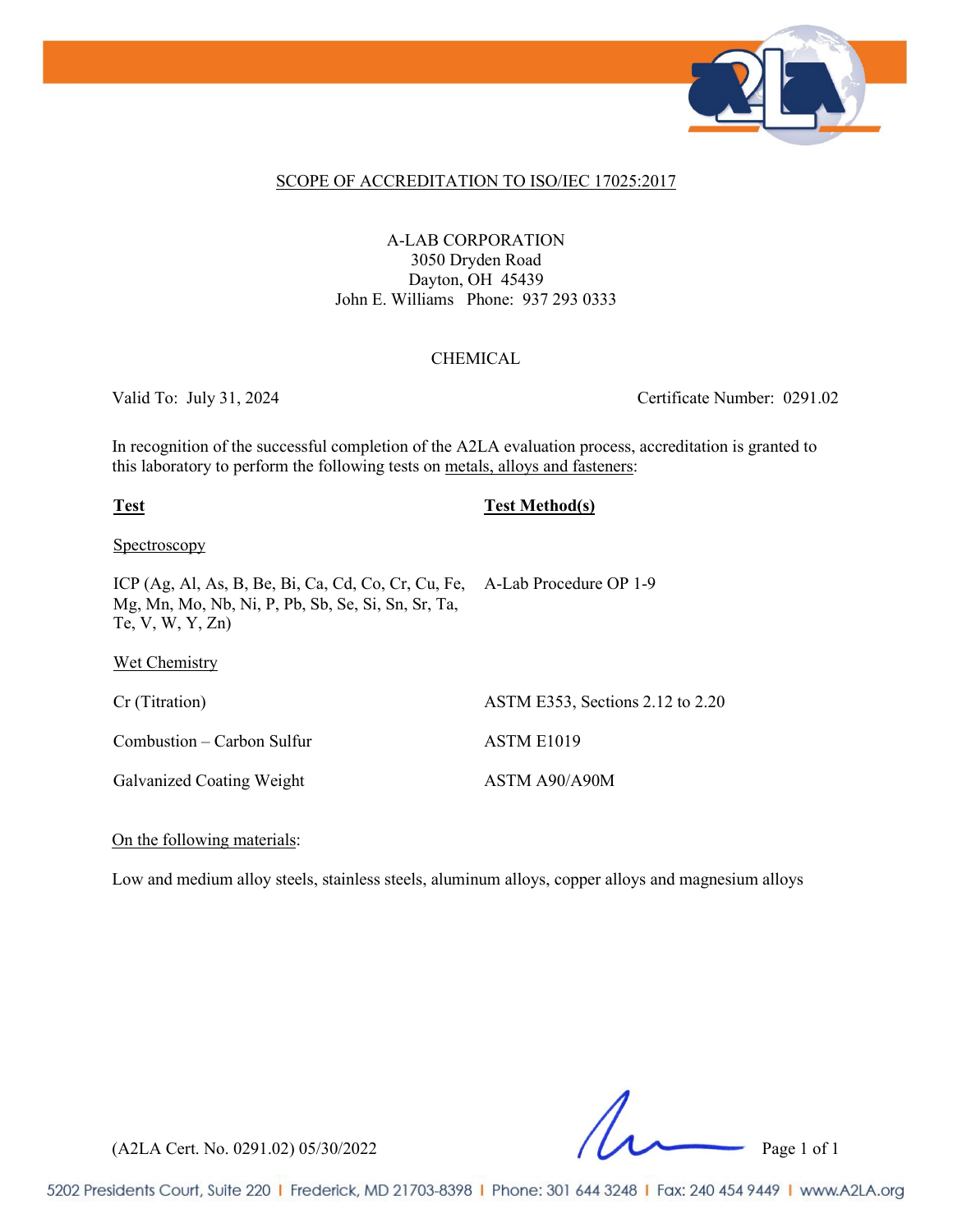



## *Accredited Laboratory*

A2LA has accredited

# **A-LAB CORPORATION**

*Dayton, OH* 

for technical competence in the field of

### Nondestructive Testing

This laboratory is accredited in accordance with the recognized International Standard ISO/IEC 17025:2017 *General requirements for the competence of testing and calibration laboratories*. This accreditation demonstrates technical competence for a defined scope and the operation of a laboratory quality management system (*refer to joint ISO-ILAC-IAF Communiqué dated April 2017*).



Presented this 30<sup>th</sup> day of May 2022.

Vice President, Accreditation Services For the Accreditation Council Certificate Number 0291.03 Valid to July 31, 2024

*For the types of tests to which this accreditation applies, please refer to the laboratory's Nondestructive Scope of Accreditation.*